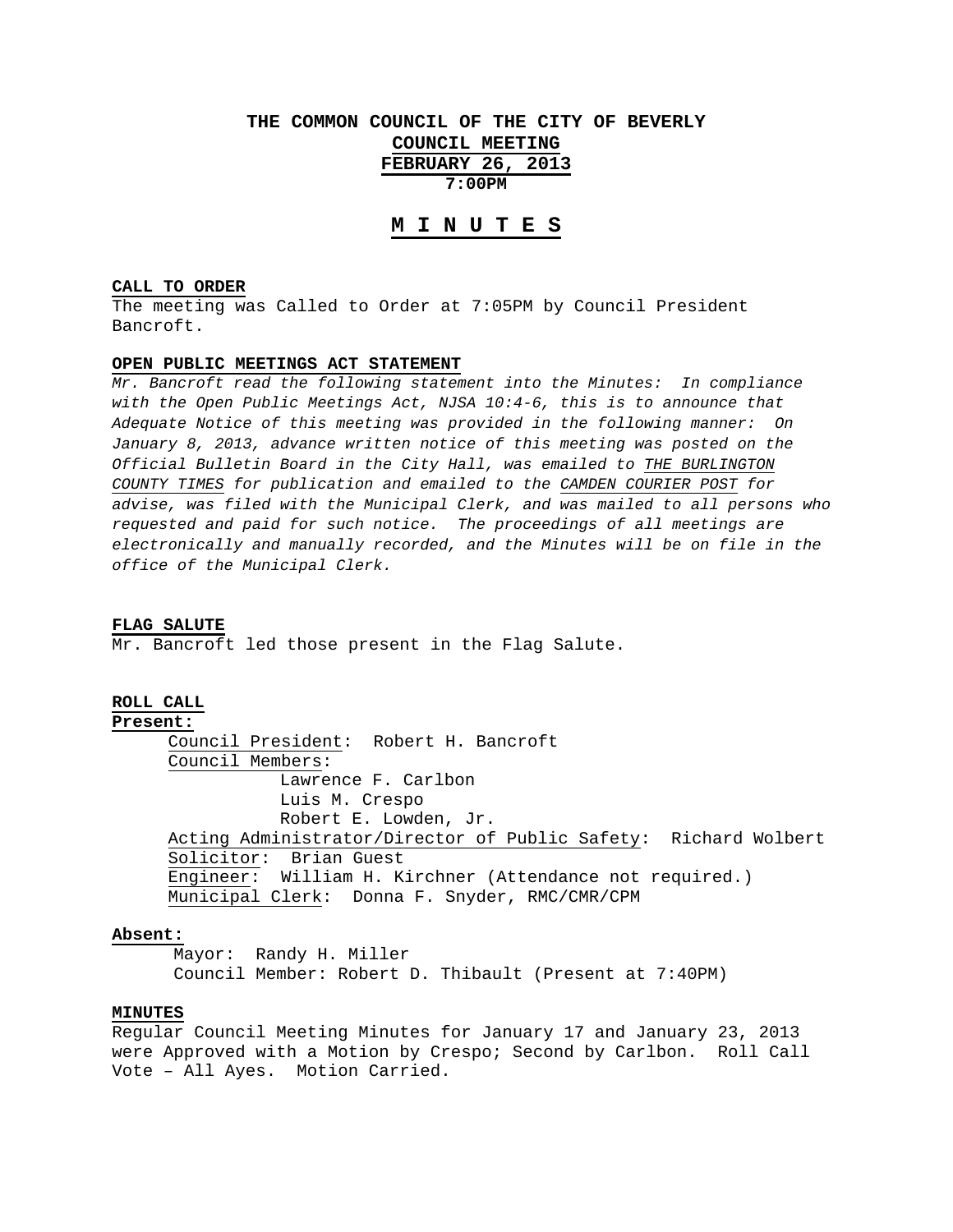The following Executive Session Minutes submitted for Approval will be held to Council's March 12, 2013 meeting so that Council and the Solicitor have the opportunity for full review. January 17, 2013; February 14 and February 28, 2012; May 22, 2012; June 12, 2012; January through December 2011.

## **ORDINANCES:**

ORDINANCE 2013-1: SECOND READING/PUBLIC HEARING An Ordinance of the Common Council amending the current Salary Ordinance 2012-3 to adjust the salary ranges for the positions of Administrator and Director of Public Safety. There was no Public Comment. Motion to Approve after Second Reading/Public Hearing by Crespo; Second by Carlbon. Roll Call Vote – All Ayes. Motion Carried.

# **RESOLUTIONS:**

**Note that both Resolution 2013-54 and Resolution 2013-55 were "VOIDED" as all initial paperwork was, in fact, in order.**  Resolution **2013-54 -** *VOIDED*

A Resolution VOIDING Resolution 2013-37 that appointed Robert E. Lowden, Jr. to a five-year term on the Beverly Sewer Authority to correct vote.

# Resolution **2013-55 -** *VOIDED*

A Resolution appointing Robert E. Lowden, Jr. to a five-year term on the Beverly Sewer Authority.

## Resolution 2013-56

A Resolution approving a Handicap Parking Space located in front of 511 Laurel Street, appropriate documentation having been submitted and on-site inspection being completed. Motion to Approve by Crespo; Second by Carlbon. Roll Call Vote – All Ayes. Motion Carried.

#### Resolution 2013-57

A Resolution authorizing a Shared Services Agreement with the Township of Willingboro for Housing Inspection Services for the 2013 Calendar Year. Motion to Approve by Crespo; Second by Lowden. Roll Call Vote – All Ayes. Motion Carried.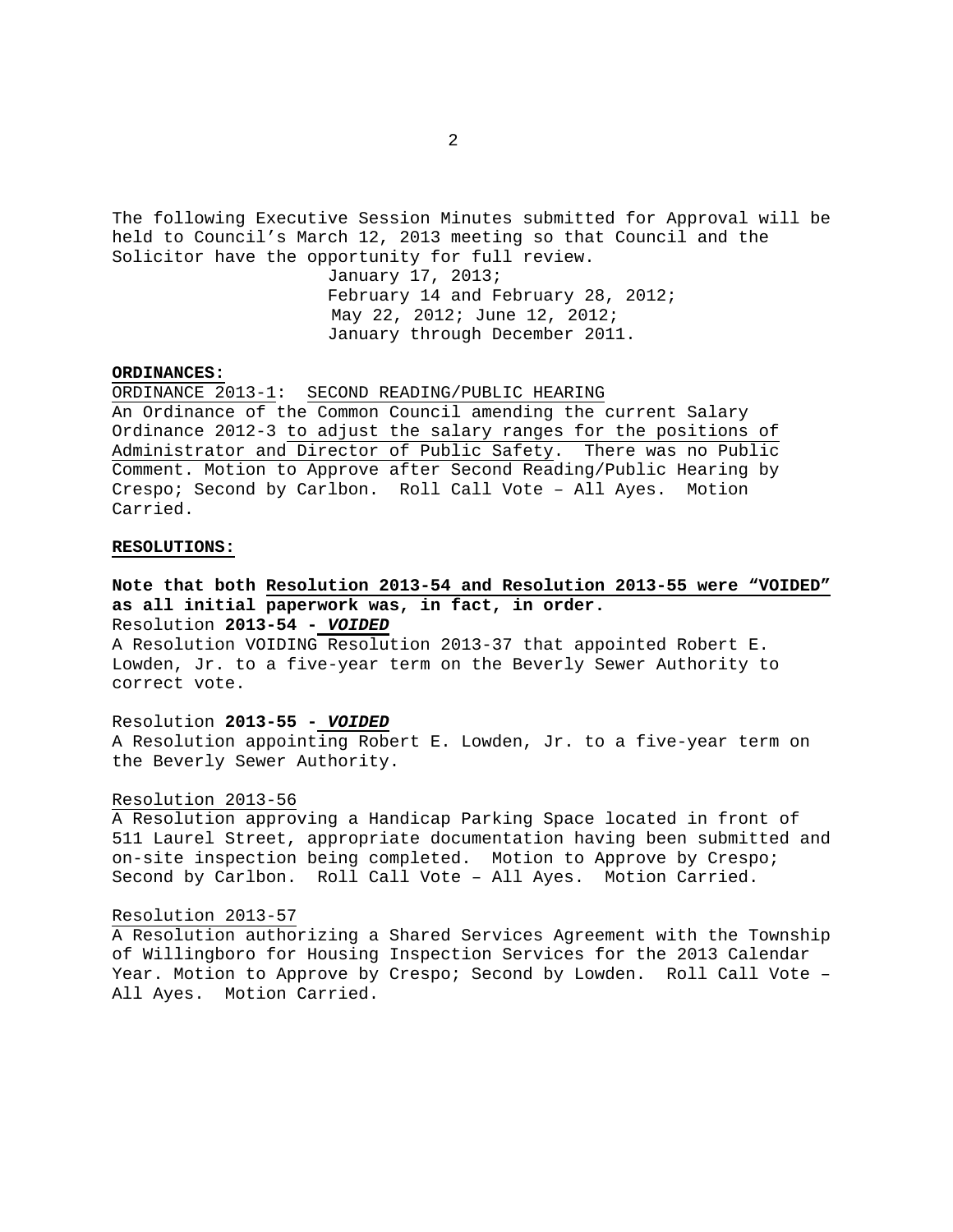## Resolution 2013-58

A Resolution amending Resolution 2013-16 to show corrected names for Beverly City Crossing Guards for the 2013 Calendar Year. Motion to Approve by Lowden; Second by Crespo. Roll Call Vote – All Ayes. Motion Carried.

At this point in time, Council President Bancroft, dealing with a bad cold, was losing his voice. Motion by Crespo to appoint Council Member Lowden as President Pro-Tem for the remainder of this meeting, as Council Member Thibault, appointed President Pro-Tem at Reorganization, was absent. Second by Carlbon. All in Favor. Motion Carried.

## **OLD BUSINESS:**

 Authorization for Aerial Mosquito Control by the Burlington County Health Department.

Mr. Carlbon updated Council and those present with his researched information relative to the effects of the sprayed chemicals used by the County in the aerial process. Upon review and discussion, Council voted NOT to proceed with spraying at this time, with a Motion by Lowden; second by Carlbon. Roll Call Vote – All Ayes, except Crespo-Abstain. Motion Carried, and earlier numbered Resolution 2013-35 relative to same was Voided.

# **NEW BUSINESS:**

 Waiving of Road Opening Permit Fees for 44 Pine Street. Acting Administrator Wolbert updated Council on the issue at hand relative to this location with the sewer lateral being close to the road surface with the curb on top of same. The homeowner repaired; the Engineer checked and advised that it will be a contractor issue, and the contractor will be reimbursing the homeowner.

#### **RESOLUTION 2013-59**

 A Resolution authorizing the waiver of Road Opening Permit Fees at 44 Pine Street as homeowner made repairs to their Sewer Lateral which, per Engineering inspection, was found to have been damaged during excavation by the Contractor of Record who was replacing curbing during Phase II Pine Street Project. The homeowner will be reimbursed by said Contractor. Motion to Approve by Crespo; Second by Carlbon. Roll Call Vote – All Ayes. Motion Carried.

#### **BILLS LIST**

The 2/25/13 Bills List was reviewed with Motion to Approve by Lowden; Second by Carlbon. Roll Call Vote - All Ayes, except Crespo-Abstain from #2260 on List. Motion Carried.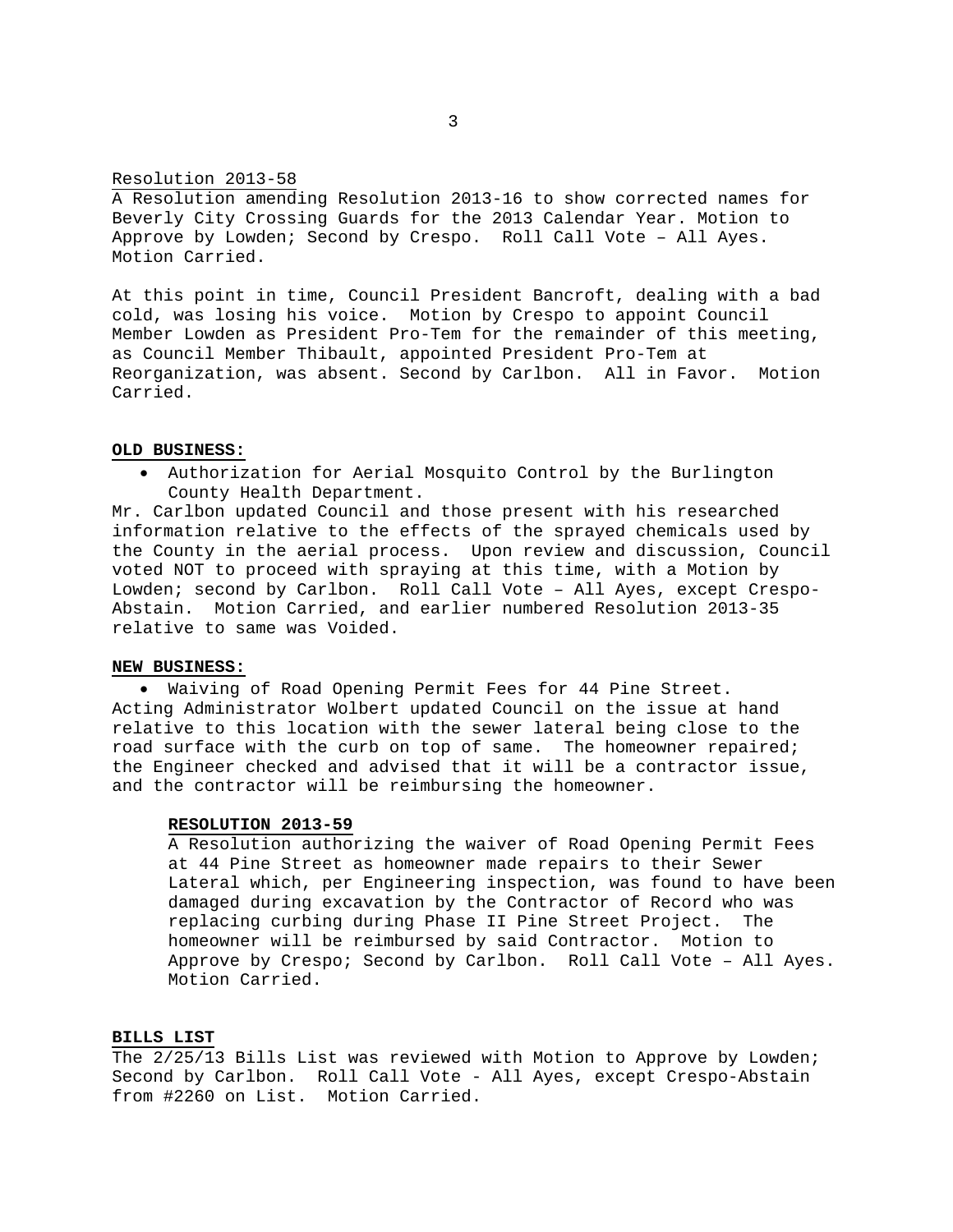# 4

## **CORRESPONDENCE**

In the absence of Mayor Miller, the Correspondence was read by title and will be handled/filed accordingly by the Office of the Municipal Clerk.

- Beverly Fire Commissioners Letter of "Thanks"
- Burlington County Health Department Animal Control Issues
- BURLCOJIF In support of JIF Wellness Policy (for signature)
- BURLCOJIF 2012 Safety Incentive Award \$1,625.00
- Beverly Sewerage Authority Report of 2012/2011 Audits

#### **COMMENTS/REPORTS**

**Mayor** – (Absent)

## **Council**

Mr. Carlbon advised that he attended a Parade Committee meeting with Edgewater Park. Letters have gone out to businesses for donations along with requests for advertising for inclusion in the Parade Book.

Mr. Lowden advised that the Finance Committee met and the City's 2013 Budget will be Introduced at Council's next meeting. We are hoping to get help from the State. We will be going for Transitional Aid.

# **Administrator**

Mr. Wolbert reminded all re their attendance at the MEL Dinner on March 13, 2013 at 5:30PM at Charley's Other Brother's Restaurant for which the City will receive \$250 credit from the BURLCOJIF for attendance by the Acting Administrator and each Council Member.

# **(NOTE THAT THE CLERK INTERRUPED MR WOLBERT'S COMMENTS AT 7:40PM TO INDICATE THAT COUNCIL MEMBER THIBAULT WAS NOW IN ATTENDANCE.)**

Mr. Wolbert continued his updates stating that all FEMA paperwork had been submitted for Public Works' time, Fuel, and repairs to the Chipper. Reimbursement for Police time could not be included. We should be getting back \$8,240.61.

Mr. Wolbert said that he was researching the WIPP Software from the Edmunds Tax Software. Residents would be able to access tax info directly through the City's website. The cost is \$600 per year for this function. Cost should balance out as we won't be renewing several other I.T. items. This will go back on the Agenda for Council's 3/12/13 meeting.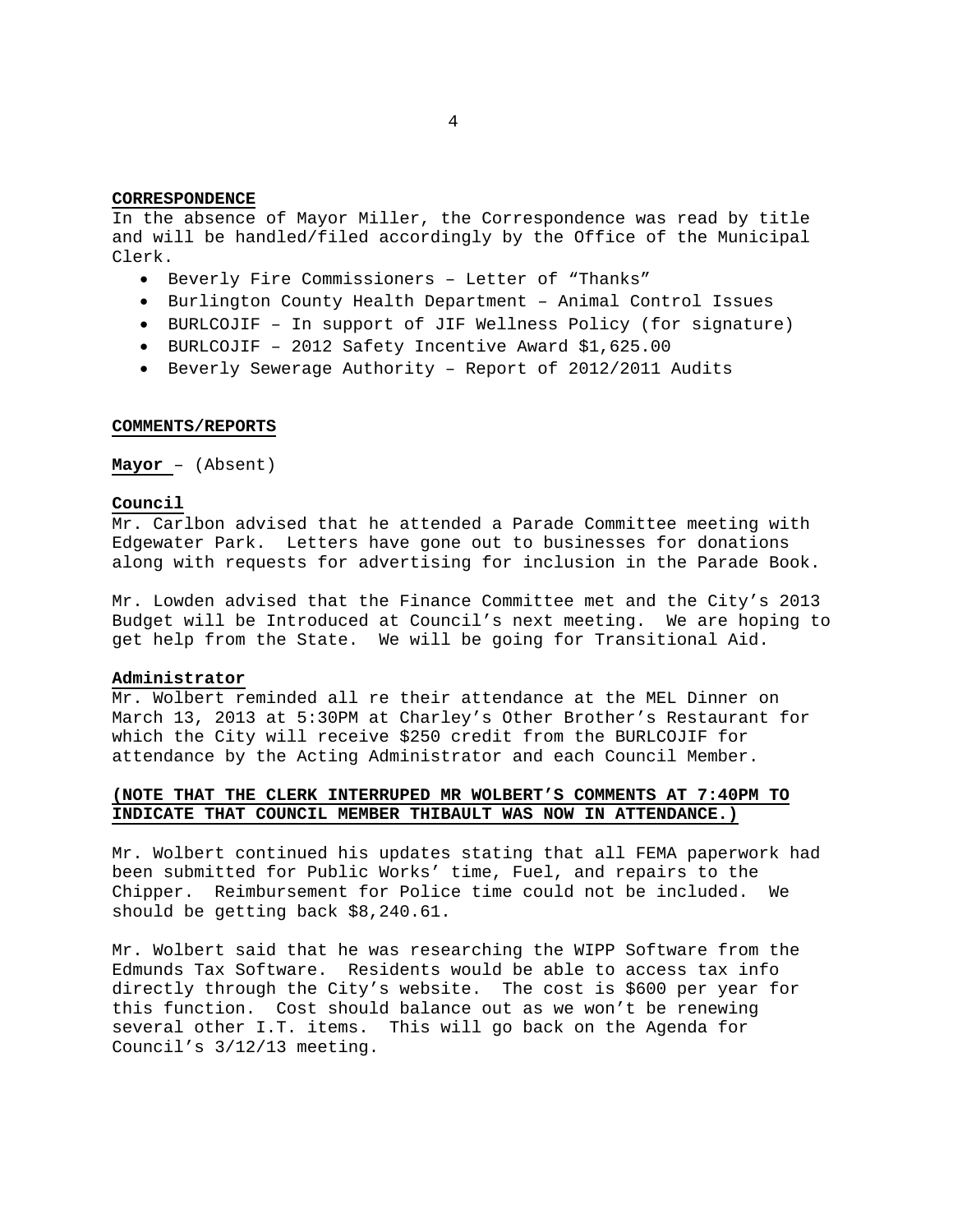Mr. Wolbert then advised that A.E.Litho requested that no Recycling Dumpsters be placed near their building. The issue was resolved by having the City Public Works truck moved to the other side of the City's driveway to be able to plug-in, and moving the Dumpsters to where the truck used to park.

**Professionals** – The Solicitor had nothing at this time.

# **Clerk**

Ms. Snyder updated Council on the status of Phase I of the Recodification Project with General Code. She also advised that she along with the Acting Administrator and CFO were working on the Governor's Best Practices Worksheet for timely submission to the State.

**Tax Collector** – The Monthly Tax Report for January 2013 was accepted with a Motion by Crespo; Second by Carlbon. Roll Call Vote – All in Favor. Motion Carried.

# **PUBLIC COMMENTS** – 7:45PM

Public Comment was had by Mr. Kevin Lin requesting waiver of interest on late property tax payment as City had not updated their records to show correct address. Upon review of Mr. Lin's paperwork, the following Resolution was offered:

# **Resolution 2013-60**

A Resolution of the Common Council of the City of Beverly authorizing the Beverly City Tax Collector, upon verification by the Acting Administrator, to waive property tax interest at this time on taxes due on Block 1056/Lot 7, pro-rated to date of receipt of payment by the Tax Collector for said property belonging to "Lin, Mei Hua, Kevin & Evan", and that said waiver is not to exceed \$72.95 based on Certification of Funds by the Beverly City CFO, and noting that this is a one-time-only waiver, City records having now been correctly updated. Motion to Approve by Crespo; Second by Carlbon. Roll Call Vote – All Ayes, except Thibault-Abstain. Motion Carried.

Public Comment was had by Mary Ellen Knudson, Mark Schwedes, and Loy Ellsworth, and Mr. Murphy. Topics discussed included the status of City Grants for the playground and basketball court; aerial spraying for mosquitoes by the County; Ordinance fees for Rental Housing Inspections, and clarification for the waiving of Road Opening Permit fees; pothole repairs still needed on Warren Street.